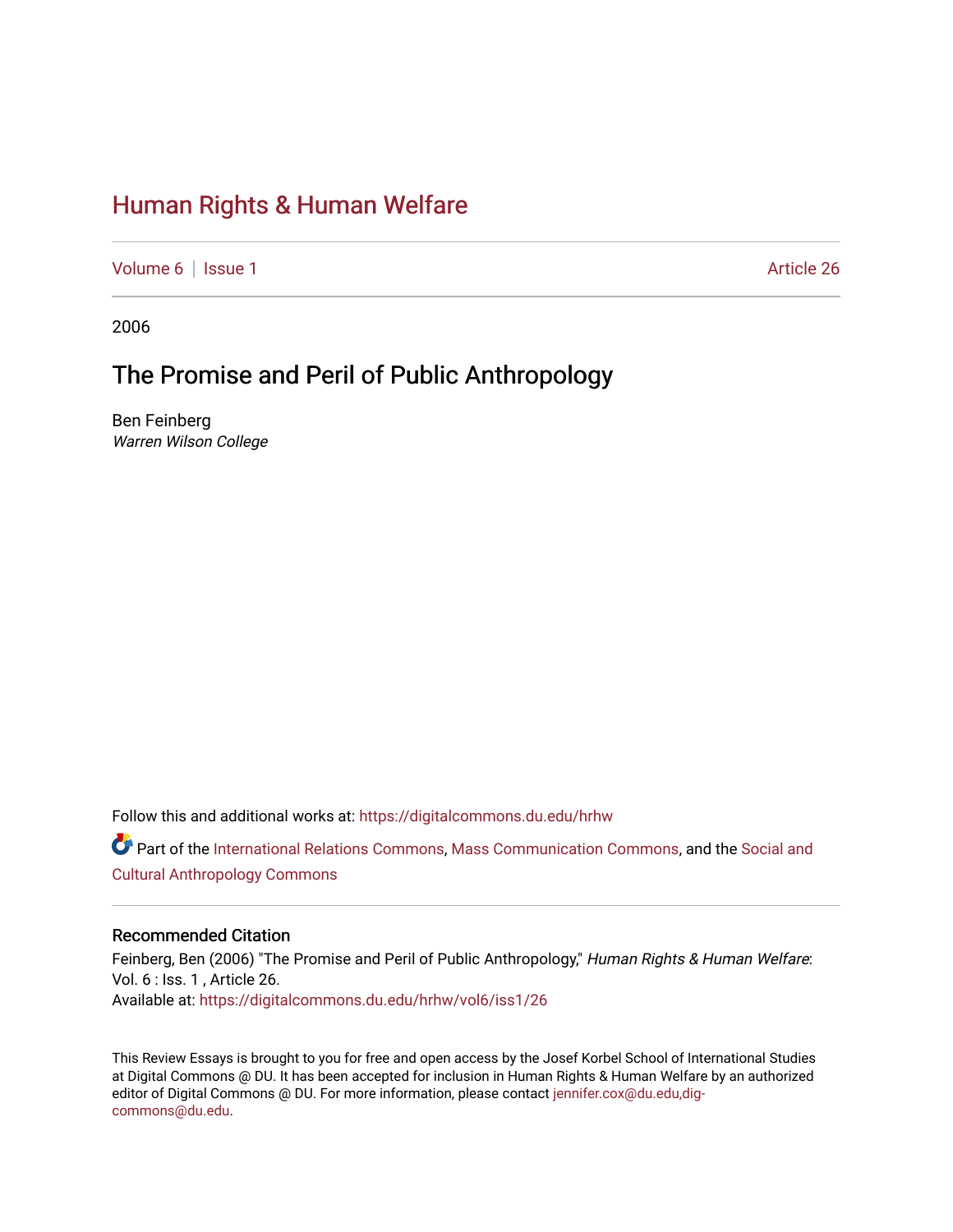



# **The Promise and Peril of Public Anthropology**

By Ben Feinberg

**Why America's Top Pundits Are Wrong: Anthropologists Talk Back edited by Catherine Besteman and Hugh Gusterson. University of California Press: Berkeley, 2005. 282 pp.** 

**Anthropologists in the Public Sphere: Speaking Out on War, Peace, and American Power edited by Roberto J. González. University of Texas Press: Austin, 2004. 288 pp.** 

**Threatening Anthropology: McCarthyism and the FBI's Surveillance of Activist Anthropologists by David H. Price. Duke University Press: Durham, 2004. 426 pp.** 

In recent years, as we accelerate our planetary experiment into increasing violence and social inequality, cultural anthropologists have increasingly expressed their befuddlement about why, amid all the clamor and reckless talk about the state of the world that characterizes public discourse, our voice has been notably absent. We have moved from the introspection of the 80s, when the big debates within the discipline involved tearing at our own flesh and flaunting the sackcloth of selfdoubt: how do know what we know about other people? Are we not projecting our colonialist narratives onto the weak? Who the Hell do *we* think we are to talk so pompously and authoritatively about *them*? Emerging from this doubt, we remembered that, at the same time that we sparred with each other and devoured our elders in the hidden corners and footnotes of obscure journals, our discipline has actually reached a near-unanimous consensus—as strong as the consensus for evolution among physical anthropologists or for global warming among climate scientists—on a number of vitally important issues that are relevant to the masses outside our club, and could, if applied by the right people, actually benefit society and serve in defense of human rights.

But, while biological evolution and global warming may have earned some widespread acceptance, at least among educated Americans, the discoveries of cultural anthropologists remain largely ignored. I know that when, in casual conversation with non-anthropologists, I politely raise

1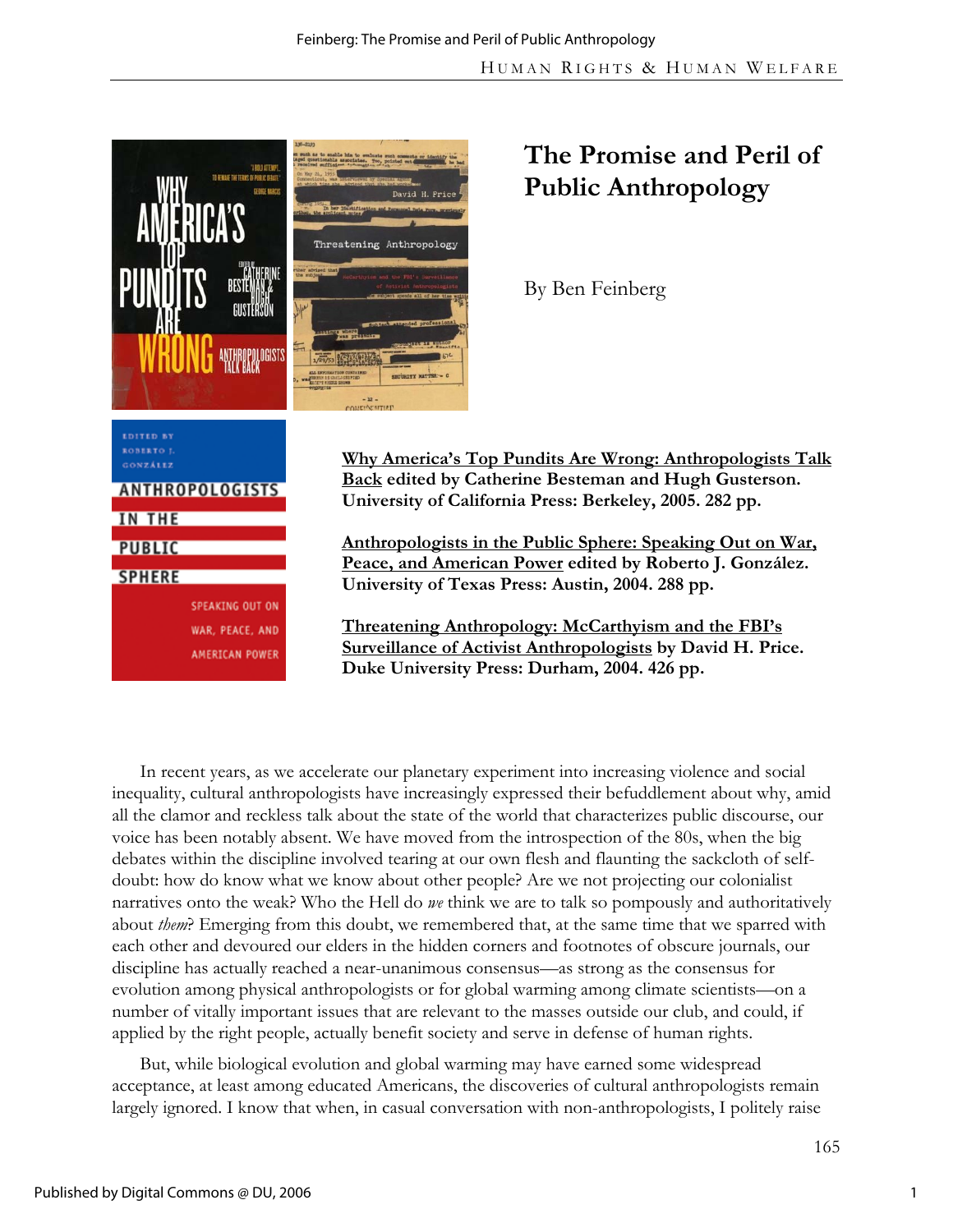some of them—that there are limits to biological explanations of human behavior (even gendered behavior); that linear models of history that place the peoples of the world on a single scale from uncivilized and superstitious to advanced and reasonable do not explain anything; that the members of marginalized groups that we have defined as "problems" or enemies (even Arabs) are actually people just like us—with otherwise sensible friends, family members, and colleagues who gaze back at me with bemused concern. Even the one mid- $20<sup>th</sup>$  century anthropological finding that has made some headway into popular culture—that biological "races" do not exist outside of propaganda, which is probably the discipline's most important finding to date—is alien to most people's understanding of the world.

The anthropological consensus, it seems, violates "common sense." Of course, anthropologists view common sense not as a given, but as something that must be created through effort. If it is made, it can be contested and, hopefully, remade. Two recent anthologies of writings by anthropologists, edited by Catherine Besteman and Hugh Gusterson and by Roberto J. González, respectively, represent an effort to challenge the pundits who use their access to money and wide distribution of their work to frame domestic and international issues in a way that, as Besteman and Gusterson write, "hobble[s] our ability to think critically or to empathize with different kinds of people, and… [has] the effect of legitimizing the status quo" (4).

Collectively, these two books—Gonzalez' Anthropology in the Public Sphere: Speaking Out on War, Peace, and American Power and Besteman and Gusterson's Why America's Top Pundits are Wrong: Anthropologists Talk Back, represent an effort to demonstrate how the peculiar methodology and insights of cultural anthropology are in fact relevant to understanding global political events, from ethnic conflict in Somalia to the so-called War on Terrorism. In this essay, I will examine the major points of consensus that anthropologists bring to the public sphere, and then, discussing another recent book, David H. Price's Threatening Anthropology: McCarthyism and the FBI's Surveillance of Activist Anthropologists, I will briefly explore why the perspective of anthropologists has had such a difficult time influencing public discourse.

Besteman and Gusterson's Why America's Top Pundits are Wrong: Anthropologists Talk Back is the more thorough of these volumes. The book is an aggressive clarion call "for anthropologists to reclaim Margaret Mead's legacy and find our voice as public intellectuals once more" (Besteman and Gusterson: 6) and it seethes with righteous outrage on almost every page. The villains of the book's title are pundits, whom the editors define as "modern-day mythmakers… people who provide a comforting explanation of why things are the way they are," just as mythmakers in "primitive" societies might explain why children died, crops failed, and why some were chiefs and not others (Besteman and Gusterson: 3). The authors do not go after the easiest targets—the angry ranters of right wing media like Rush Limbaugh, Bill O'Reilly, and Ann Coulter. Instead, they focus on authors whose works are not always immediately labeled as partisan. On domestic issues, they interrogate the pseudo-scientific tomes The Bell Curve and  $\triangle$  Natural History of Rape, and Dinesh D'Souza's Virtue of Prosperity*.* More space is devoted to a trio of pundits who have demonstrably influenced thought and action about international issues—Samuel Huntington, Robert Kaplan, and especially Thomas Friedman, who merits three debunking articles.

González' book, on the other hand, includes 52 brief intrusions by anthropologists into the public arena, mostly through newspaper op-ed articles. González reaches back to Franz Boas and Margaret Mead in order to establish a historical tradition of anthropological engagement, but the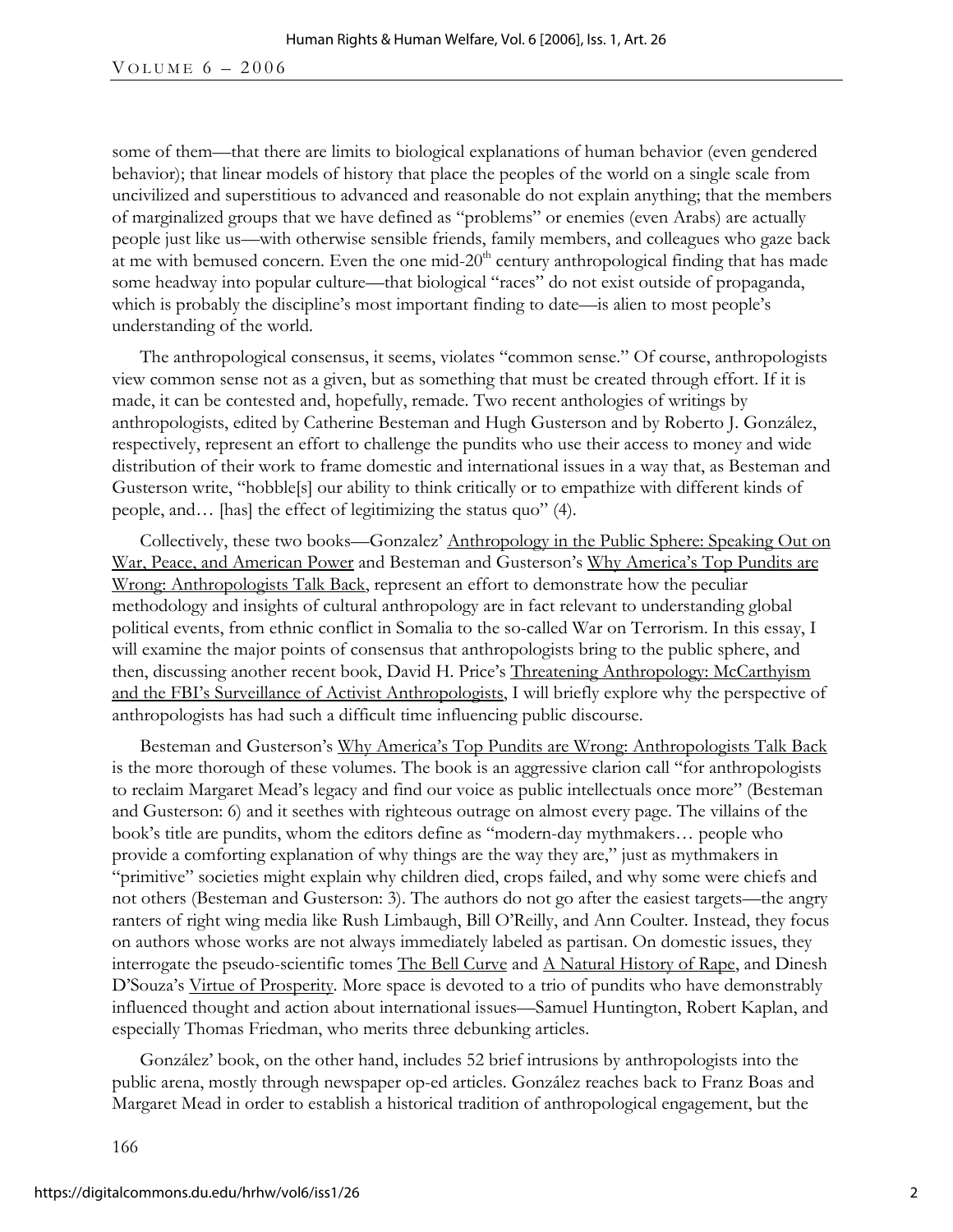majority of the articles were written in the last fifteen years in response to U.S. military involvement in Somalia, Bosnia, Colombia, and Afghanistan, and to the aftermath of the September 11 attacks. While the positions of these writers are not always identical, collectively they present a powerful message: that American leaders act in places whose histories they do not understand, and that the reflexive militarism of American political discourse is not a valid response to events in the world, but owes more to the dynamics of power within our own society.

## **Why anthropology?**

The level of vitriol in Why America's Top Pundits are Wrong may strike some as a little over the top. Virtually every article directly opposes some wrongheaded statement or undefended assumption by a pundit with an assertion that "[i]n contrast, anthropologists reject the idea that cultures deteriorate like organisms" (Besteman and Gusterson: 92) or "Friedman's hype, however, is at variance with decades of anthropological research about the processes he describes" (Besteman and Gusterson: 103), and "he does the exact opposite of what anthropologists are supposed to do" (Besteman and Gusterson: 122). Many of the articles are structured in a similar manner—a list of "flaws," (Besteman and Gusterson: 109) "blunders," (Besteman and Gusterson: 88) or "sins" (Besteman and Gusterson: 29) are attached to a particular pundit, and then alternate explanations and counterexamples are presented that highlight the superficial nature of the "common sense" view.

One of the main arguments in both books is that you cannot understand social and cultural problems without understanding, in Malinowski's famous phrase, "the native's point of view." Since the time of Malinowski, anthropologists have sought to discover and recognize this point of view through a particular methodology—learning the native language and devoting years to long term, intensive fieldwork. Unfortunately, we live in a world where actual knowledge of the objects of our inquiry is not particularly valued. Just as Huntington authoritatively describes seven distinct global "civilizations," without citing any foreign language sources or anthropologists, "experts" who rarely possess a passing understanding of local languages and cultures drive American foreign policy.

In the popular discourse of expertise, travel conveys authority, but in a way that is very removed from the anthropological expectation of long-term dwelling. Pundits claim authority by projectingthe confidence of the world traveler, but they conflate frequent flyer miles with actual understanding. Ellen Hertz and Laura Nader make this point in their sarcastic discussion of the authority conveyed by Thomas Friedman. Friedman (TLF), they write,

*…is not writing about globalization; he's writing ad copy—for himself and the people he associates with. He lives in a Lexus and drives in a dream world, surrounded by friends living in Lexuses driving around in dream worlds. TLF has talked to people all over the world who drive Lexuses like himself and live in their own particular dream worlds… In short, TLF has not talked to very man different kinds of people on his jaunts across the four-star-hotel-dotted globe* (Besteman and Gusterson: 124).

Globe-trotting journalism does not expose one to alternate realities—as does actually living with and interacting with people for extended periods, instead of mining conversations with taxi drivers and waiters for stereotypical conversations—but tends to confirm the stereotyped views that the pundits start with. The long-term fieldwork of anthropologists has led to three general points of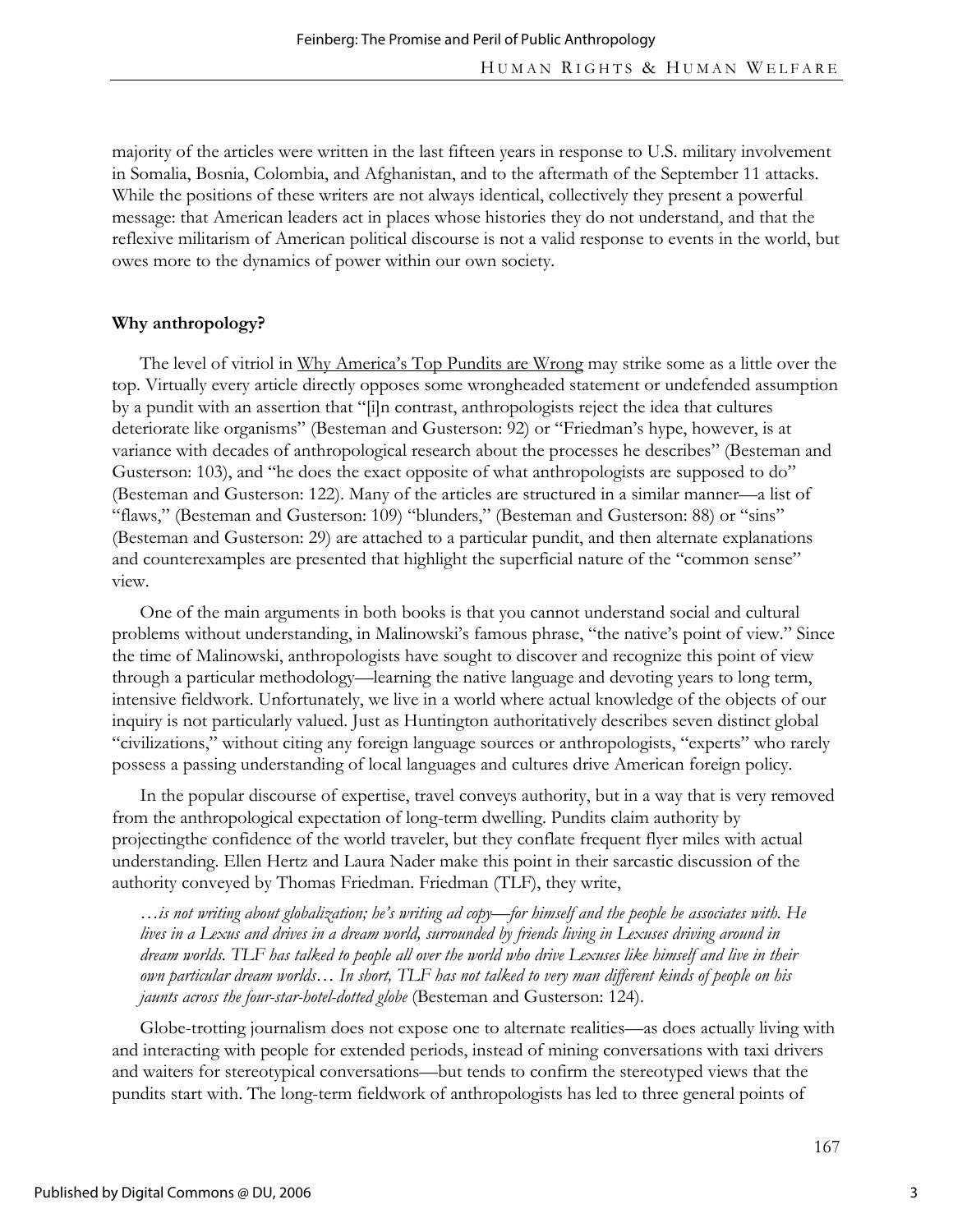agreement, all of which are generally absent from popular discourse: that culture is heterogeneous and fluid, and cannot be invoked as an ultimate explanation for conflict; that history cannot be represented on a single global scale; and that inequality and conflict are not inevitable.

#### **Culture is Heterogeneous and Fluid, not an Ultimate Explanation**

What many anthropologists find particularly infuriating about contemporary public discourse is that it is full of concepts that sound anthropological, yet ignores the contributions of actual anthropologists. For example, we tend to claim the concept of "culture" as our particular bailiwick, and most of the pundits addressed by Besteman and Gusterson's volume make liberal use of this term. Samuel Huntington, the Harvard political scientist who wrote The Clash of Civilizations, uses culture as a central organizing principle—the world, he argues, is divided into seven distinct "civilizational zones" characterized by different cultural attributes. He even organized a conference around the indisputable theme that "culture matters." The problem is that, while anthropologists have spent a century rigorously debating what culture means, Huntington ignores (or is ignorant of) the last 60 years of this discussion, relying on early  $20<sup>th</sup>$  century figures like Alfred Kroeber as the source of his "model of cultures as internally coherent units, different and irreconciliable with one another" (Besteman and Gusterson: 44).

As Besteman points out, this model, which is rooted in the Spenser's  $19<sup>th</sup>$  century organic analogy, "has been thoroughly dismantled over the past several decades" (Besteman and Gusterson: 89). Cultures do not exist as things in the same way that billiard balls or penguins do. We cannot define their borders in geographical terms as we can with nations. Culture develops through constant interconnection rather than in spite of it, and some form of multiculturalism, hybridity, and change is the normal state of human beings, rather than some recent aberration. While anthropologists hold different views on whether or not the concept of culture still provides useful insights,<sup>1</sup> there is near-unanimous agreement that, as Besteman states bluntly: "...discrete cultures do not exist and cultural differences do not produce naturally produce competition or violent conflict" (Besteman and Gusterson: 90), or, as Gusterson suggests "culturally speaking, we are all mongrels" (Besteman and Gusterson: 36).

While early anthropologists tended to depict the communities they studied as self-contained, autonomous cultures, by the 1980s they realized that wherever they went—from New Guinea to Amazonia—what they encountered was a complex articulation of connection, especially the unequal connections involved in colonialism. As Eric Wolf (1982: 3, 4) wrote, the human world is "a totality of interconnected processes," rather than "each society with its characteristic culture, conceived as an integrated and bounded system, set off against equally bounded systems."

Pundits, however, continuously imply that cultures are timeless, rooted in biology, and doomed to conflict when they come into contact with each other. They define these timeless cultures as the source of the world's problems. The Balkans, for Kaplan, are home to irrational rural people whose culture makes them the antithesis of modern Europeans and traps them in a landscape of "savage hatreds" (Besteman and Gusterson: 70). Africa fares even worse, as Kaplan posits an "intractable

 $\overline{a}$ 

<sup>&</sup>lt;sup>1</sup> See for example Abu-Lughod's (1991).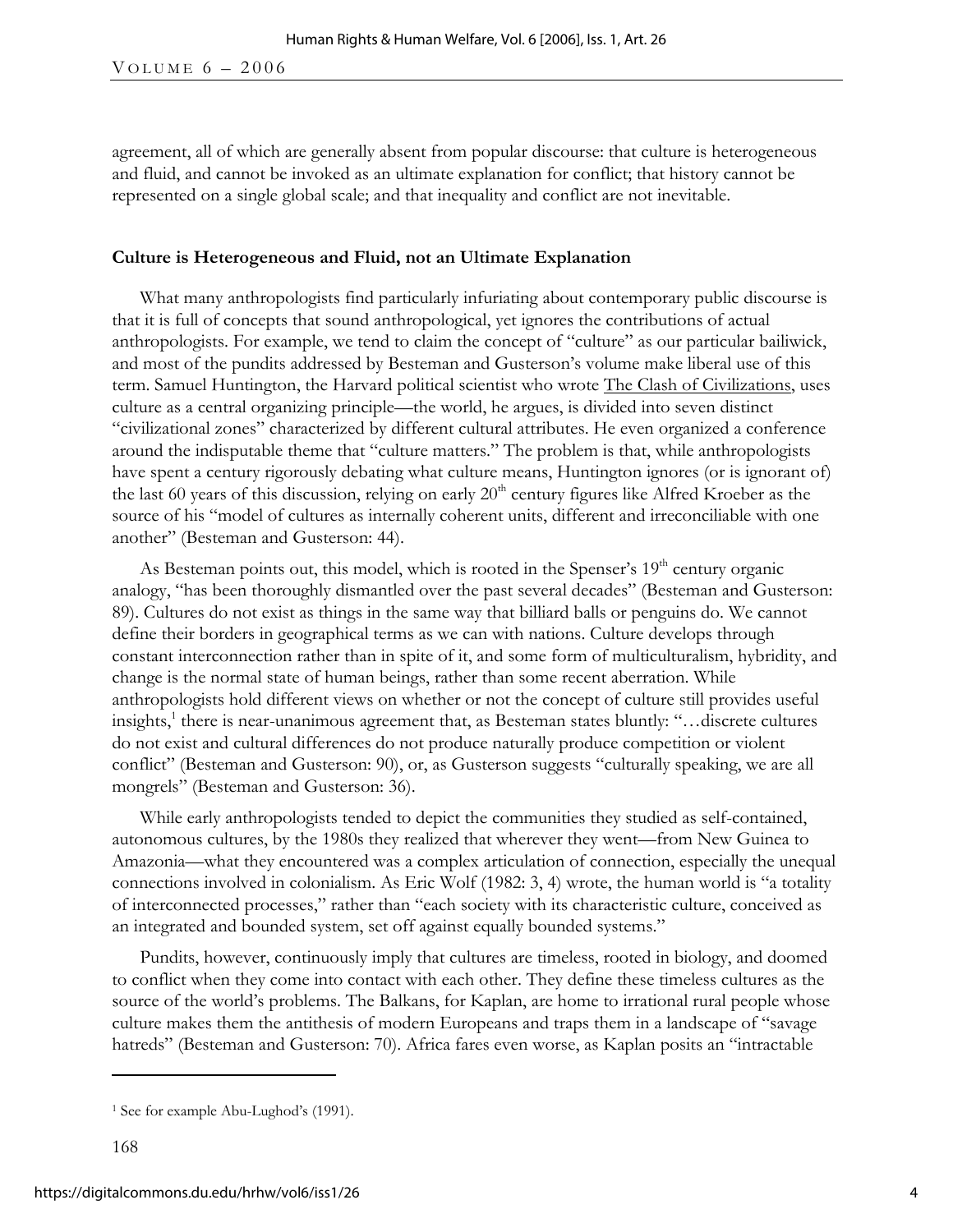culture" characterized by "ancient clan hatreds that simmered just under the cause of the surface" to explain the Somalian violence of the 1990s (Besteman and Gusterson: 97, 95). In the Clash of Civilizations, Huntington—against ethnographic and historical evidence—represents the Muslim world from Indonesia to Morocco as a single, monolithic entity characterized by constant warfare against its neighbors—"an essential antipathy… between Islam and Christianity" (Besteman and Gusterson: 37). Just as remarkably, he lumps together all of the disparate elements of American society into a single "Christian" civilization, ignoring the problem that "Christianity" might present a different model for Jerry Falwell, Jesse Jackson, and Madonna.

If ethnic and regional conflicts are not caused by "ancient tribal hatreds," then where do they come from and why do so many perpetrators of the violence invoke this language? Long-term studies by anthropologists in Bosnia, Rwanda, and elsewhere provides clear answers to this question. Tone Bringa, who saw the multiethnic Bosnian village she studied transform from a scene of interethnic cooperation and acceptance to one of fear and violence, writes that "the point about Bosnian society, as with all other societies in the Balkans and beyond, is that it contains both the potential for peaceful coexistence and the potential for conflict among its ethnic communities; there are plenty of examples of both" (Besteman and Gusterson: 71). In particular historical situations the stereotyped images and grievances that exist everywhere can be activated by elites who "found it opportune to promote ideas of irreconcilable differences and conflict" (Besteman and Gusterson: 73). In the Balkans, ethnic nationalism provided a useful strategy for elites to maintain power at a time when, because of the breakup of Yugoslavia, they were threatened by a democratic pull.

Keith Brown provides a creative critique of the notion of ancient tribal pulls in the work of Samuel Huntington. Huntington uses the notion of "kinship" to explain global alliances—nations will always ally with their "uncles" within the same civilization. Brown points out that anthropologists have discovered that kinship, like other forms of identity, is extremely mutable and subject to redefinition. In many societies, forms of fictive kinship like godparenthood that incorporate outsiders are as strong as blood ties (and this was how, in fact, many Kosovar Albanians saw their relationship with NATO). Huntington takes a particular western notion of kinship, naturalizes it, and applies it to the global stage while never realizing that it is only an analogy.

The lessons of cultural anthropology are both hopeful and pessimistic. On the one hand, we cannot dismiss conflict in other places, from Lebanon to Rwanda, as an inevitable outcome of some intractable hostility, and thus we can act to prevent it and same people from pointless deaths. Erroneous ideas that root conflict in a mysterious truth about "culture" influenced President Clinton in his decision not to act forcefully during the Balkan genocide. Today, they are being invoked in the media to justify the Israeli bombing of Lebanon, as a necessary defense against a timeless, Islamic "culture of death" (actual crawler on MSNBC). The hopeful message is that these conflicts are not inevitable, but manufactured, and that peaceful coexistence between peoples is just as normal and natural as conflict. The pessimistic warning is that there is no special inherited weakness in the cultures of others that leads them into violence—"we" are just as likely to be led by our elites into fascism, ethnic cleansing, and genocide as "they" are.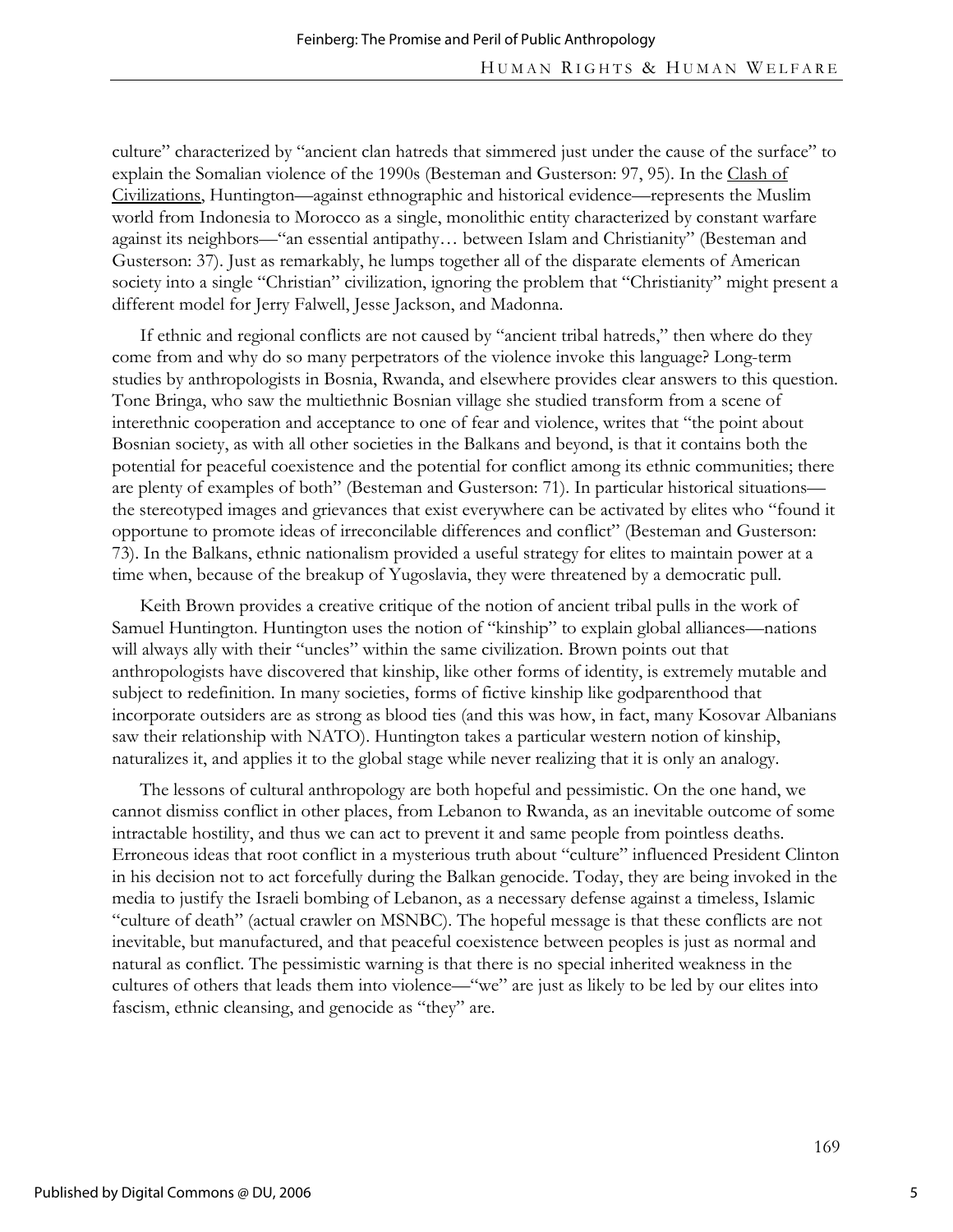#### **We Are Not More Civilized than They Are**

In the early days of anthropology in the  $19<sup>th</sup>$  century, a theory called Social Evolutionism dominated the field. This theory, as articulated by Herbert Spencer, Edward Tylor, and Lewis Henry Morgan, held that all cultures progress along a single pathway from savagery to civilization, a condition characterized by the colonial nations of Western Europe and North America but that could eventually be reached by everyone. This approach justified colonial relations on the grounds that they simply represented a natural hierarchy between cultures. In the  $20<sup>th</sup>$  century, American anthropologists led by Franz Boas launched an attack on Social Evolutionism, arguing that different cultures must be understood on their own merits. But, while social evolutionism may have lost much of its credibility within anthropology (despite various comebacks in new guises), it continues to inform public discourse to an astonishing degree.

For example, the Bush Administration continues to represent Iraq as a nascent democracy, a child undergoing the tutelage of a benevolent uncle. They will eventually mature and become independent, just as a child learns to operate his own bicycle (an analogy used by a general in describing the training of Iraqi troops). Like a good uncle squirming when the little league coach tells him that his nephew is not good enough to start, he bristles when a rival mocks his charge's development, as Russia's President Putin recently did at a joint press conference. "Just you wait," Bush muttered.

The contemporary theory of social evolutionism divides the world into two camps—those who "get it" (as Thomas Friedman puts it) and those who do not (the "Party of Nah" for Dinesh D'Souza). The implication is that there are only two choices in any situation; one that is generally aligned with the ultimate direction of history, and one that responds to it out of cowardliness or reactionary envy—the reaction of Rumsfeld's "dead enders." The first President Bush once described the world this way in a State of the Union address—on one side a prosperous group enjoys a sumptuous feast, while outsiders, rather than attempt to join them, simply hate them for their good fortune. This simple opposition allows all forms of resistance to be dismissed as a fear or hatred of progress—timid peasants clinging to outmoded customs, naïve environmentalists romanticizing the past, and angry Bin Ladens, glowering with hatred for democracy from their damp cave.

The pundits roasted in Why America's Top Pundits are Wrong repeatedly invoke this simplistic, bifurcated world. They assume that the future is represented by a particular vision of globalized capitalism called neoliberalism, which is characterized by free markets with weak government protections for labor and the environment, and that societies are divided between those that embrace a uniform "modernity," and those who wallow in the shade of what Friedman calls the "olive tree" of "tradition."

Here, just as Huntington misinterprets "culture" and "kinship" (as innate causes of alliance) and Kaplan mistakes the meaning of "cultural difference" (as an innate trigger to violence), Friedman and others ignore the copious anthropological research on "tradition," which sees it not as a static survival from the past, but as "a dynamic, adaptable, complex set of meanings and symbols manipulated to serve present interests and needs" (Besteman and Gusterson: 110). In fact, anthropologists have documented many cases where traditions are invoked or "invented" as part and parcel of engagement with the modern world. This special understanding allows anthropologists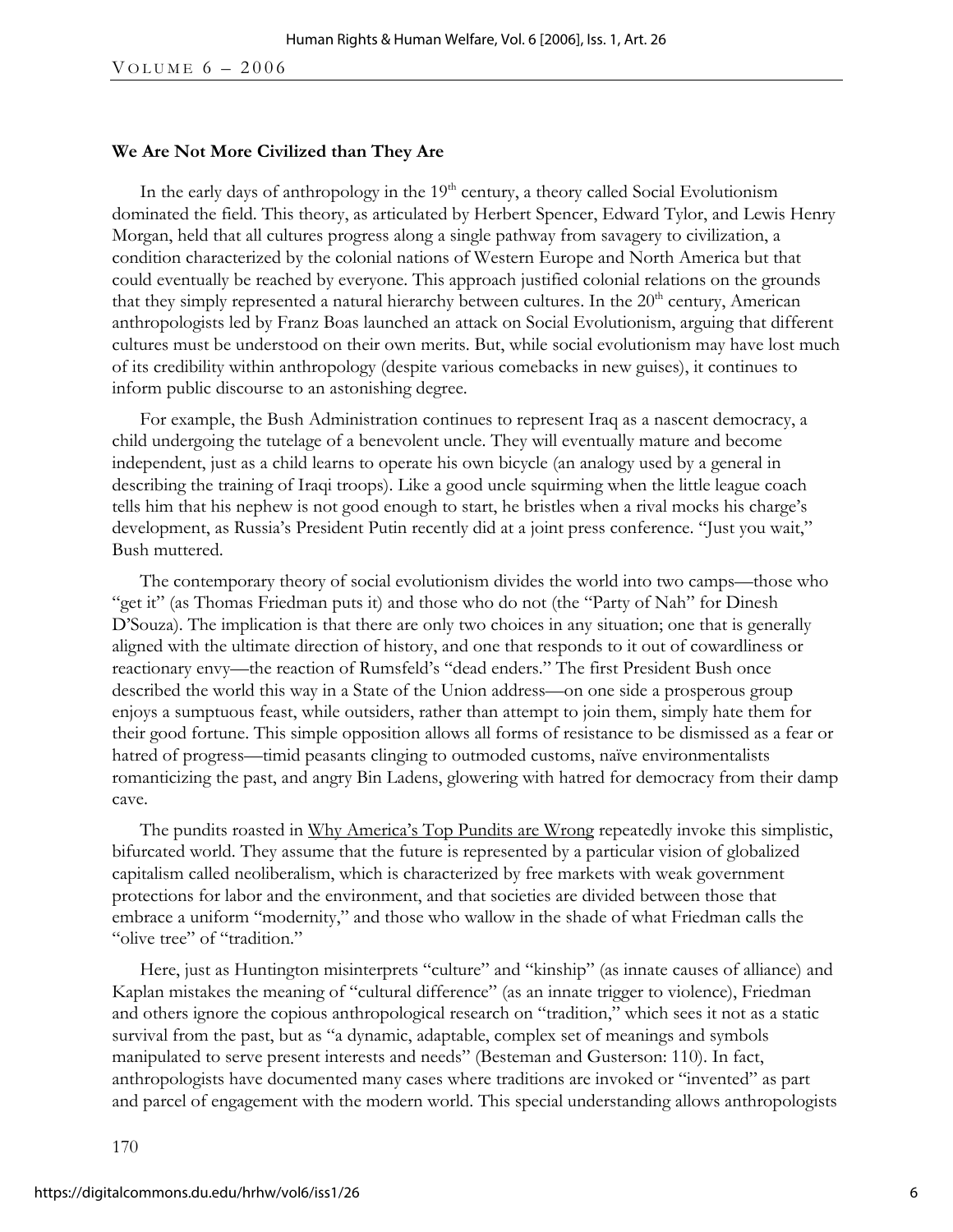a particular insight into the different ways tradition might signify—not just as passive attachment to locality or resistance to "modernity," but as situationally contingent forms of resistance to specific forms of social injustice.

Modern discourses of social evolutionism not only gloss over the social injustice and economic inequality that accompany neoliberalism (Besteman and Gusterson: 110), they are extraordinarily narcissistic in their outlook. The world becomes reduced to "us" and "not us," "with U.S. or against us," "Yeah and Nah," and so on—"you either love it and you want to move forward, or you hate it and you want to go back" (Besteman and Gusterson: 156). Even many of our television commercials depict a sea of exotic others consumed by their fascination with our commodities (Feinberg 2002). We are too obsessed with whether others like U.S. or hate U.S. to understand that the world is too complex to be reduced to *we* and *they*. Anthropology can help to show that the "backwardness" or stubborn resistance of others is not a root cause of their poverty or of conflict; what appears as backwardness is produced by global systems of inequality.

#### **You Do not Have to Grin and Bear It**

The third crucial point raised by the anthropological critiques of popular political discourse is that inequality and conflict are not inevitable or rooted in a natural hierarchy. Popular common sense, as represented by the punditocracy, is an ideology of "realism," which Besteman and Gunderson prefer to call "reactionary determinism," the notion that "what is must be, and that arguments to the contrary are naïve and dangerous" (Besteman and Gusterson: 22). This ideology attaches both to international relations and to inequality within the United States.

In international affairs, this version of "realism" allows U.S. to avoid trying to prevent violence among others who fight because "they always have" or because conflicts in places like Africa are the inevitable expression of a common violent human nature allowed to express itself fully "in areas where the Western Enlightenment has not penetrated" (Kaplan cited in Besteman and Gusterson: 86). It also enables U.S. to avoid examining the direct role that United States has played in fomenting international conflicts since World War II. Carolyn Nordstrom's article on the "Extrastate Globalization of the Illicit" shows how African political violence is not a result of the absence of neoliberal connections, but because of the way African nations are forced to play this global game—from a position of unequal access, lopsided trade agreements, and a lack of political power. Resource-rich nations in developing countries, it turns out, suffer far more political violence than other countries: "Angola's war is good for world business" (Besteman and Gusterson: 151).

"Realists" like Thomas Friedman tend to be optimistic—like Karl Marx, they assume that the natural progression of the global economy will lead to a better future for all. But when that does not happen, destiny trumps optimism. As Ellen Hertz and Laura Nader write in their critique of Friedman, "this is the "inevitability syndrome: 'hey!', nobody's in charge, and there's nothing we can do about it! We thought it was the Hindus, the Bantus, or the Whathaveyous who were fatalists. But this is fatalism American style" (Besteman and Gusterson: 129).

González has a harsher term for this perspective. He calls it "crackpot realism" and argues that "those who think that the only realistic way of resolving political problems can be found in total war, mass murder, and the use of brute force (even if in violation of international laws)—are in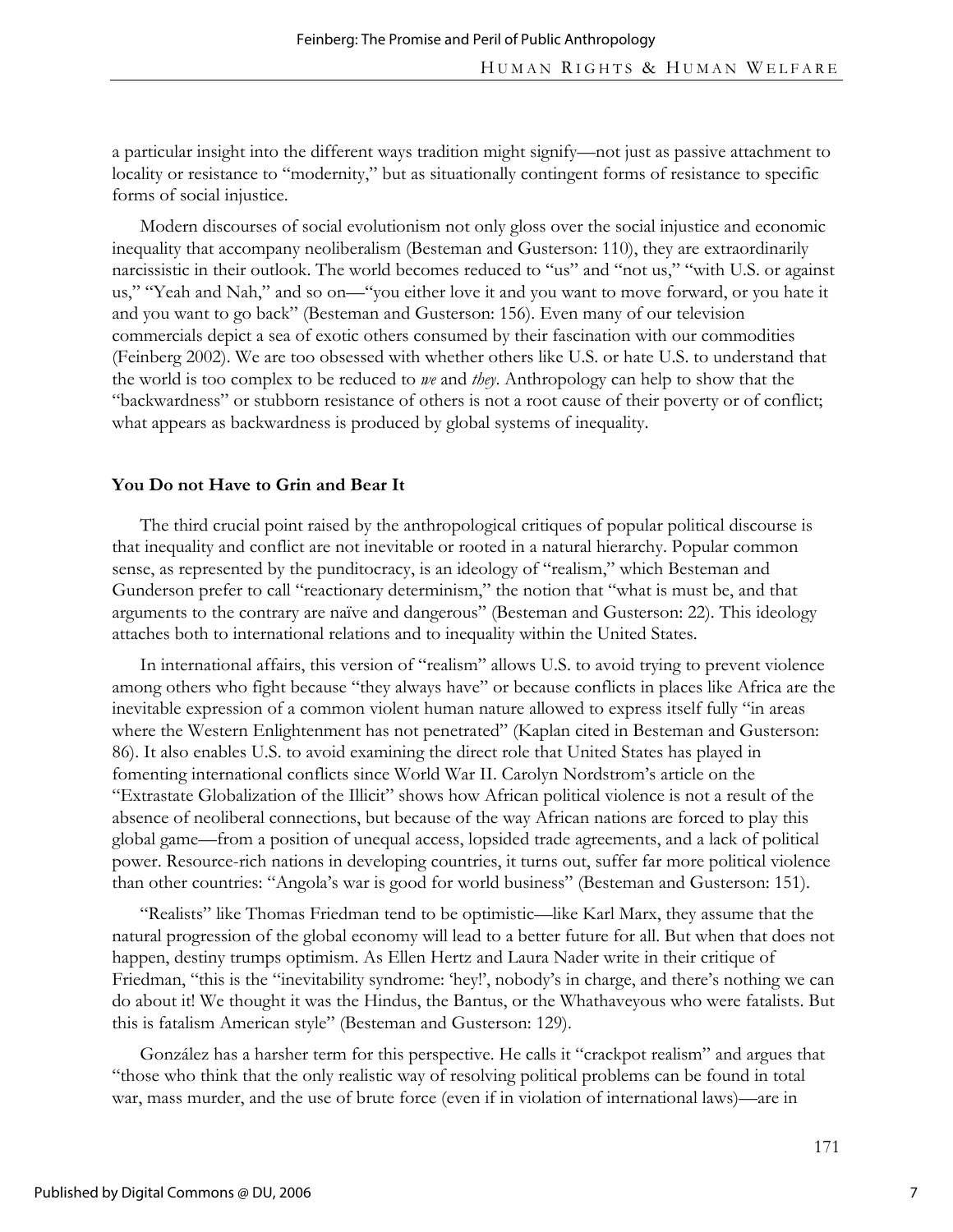VOLUME  $6 - 2006$ 

command of our country" (González: 263). It is naïve to examine the historical bases or cultural details of the places where we do intervene. Realistically, there are just "bad" people out there drawn from Huntington's enemy civilization, or motivated by Kaplan's ancient intractable hatreds, or confused into resistance to the inevitable wonders of Friedman's Lexus. If conflict is inevitable, the only thing that matters is winning.

In domestic affairs, this "crackpot realism" takes the shape of the resurgence of  $19<sup>th</sup>$  century Social Evolutionism's twin—Social Darwinism, the idea that class, gender, and racial inequalities are rooted in biology, and thus social programs aimed at combating them are counterproductive at best. Why America's Top Pundits are Wrong includes rebuttals of three forms of modern social Darwinism—Dinesh D'Souza's The Virtue of Prosperity, which defends the inevitability of class inequality (the poor are "'losers' who lack entrepreneurial talent and have only themselves to blame" (Besteman and Gusterson: 154), Randy Thornhill and Craig T. Palmer's A Natural History of Rape*,* which defends the inevitability of gendered violence, and Richard Herrnstein and Charles Murray's The Bell Curve, which revives old eugenicist arguments to defend the inevitability of racial hierarchy, since members of some races are simply less intelligent than others.

Each of these very popular books is filled with numerous factual, methodological, and logical errors. But the one thing that permeates all of them, and dominant American social discourses in general, is the total bracketing out of history from the analysis of social conditions. Terms like "rape," "race," and "intelligence" are historical constructions, and cannot be generalized into real transhistorical things and then used as justifications or explanations for social inequalities. Hernnstein and Murray, convinced that innate racial differences, rather than racism, explain why American blacks perform poorly on certain tests, can not explain why the same tests proved that Jews were less intelligent than other whites in the early 20<sup>th</sup> century, or why Koreans in the United States perform well on tests, while Koreans in Japan, where they face greater discrimination, score well below average (Besteman and Gusterson: 220).

Similarly, Stefan Helmreich and Heather Paxson question why Thornhill and Palmer chose to write a "natural history" of rape, based on speculative fantasies about deep impulses imprinted by evolution, rather than a social history, which could get at the very different meanings associated with sexual violence in different contexts. By examining rape in the context of war, rape under plantation slavery, and fraternity gang rape, they are able to pierce Thornhill and Palmer's assumption that rape is always an expression of a male urge to reproduce. Viewed historically, rape "cannot be explained through one underlying theory" (Besteman and Gusterson: 198).

The elimination of actual history appears to be a common feature of all the pundits' stories. Some ultimate explanation—Social Darwinism, the triumph of Neoliberalism behind the vanguard of Freidman's "electronic herd," the failure of "backward" regions to adapt to modernity, deep evolutionary impulses—replaces study of the recent past, and then is adorned with a sacred mantle of destiny. The authors of Why America's Top Pundits are Wrong effectively point out that these writings are based not on reasoned scientific analysis, but on faith in a transcendent, unverifiable truth. The writers of the op-ed articles reprinted in Anthropologists in the Public Sphere gamely attempt to replace these faith-based discourses with introductions to the specific histories in the places where American power manifests itself—from the Middle East to Central America. Yet these analyses have little effect on popular opinion, while the voices of the pundits wield extraordinary power. Why is that?

172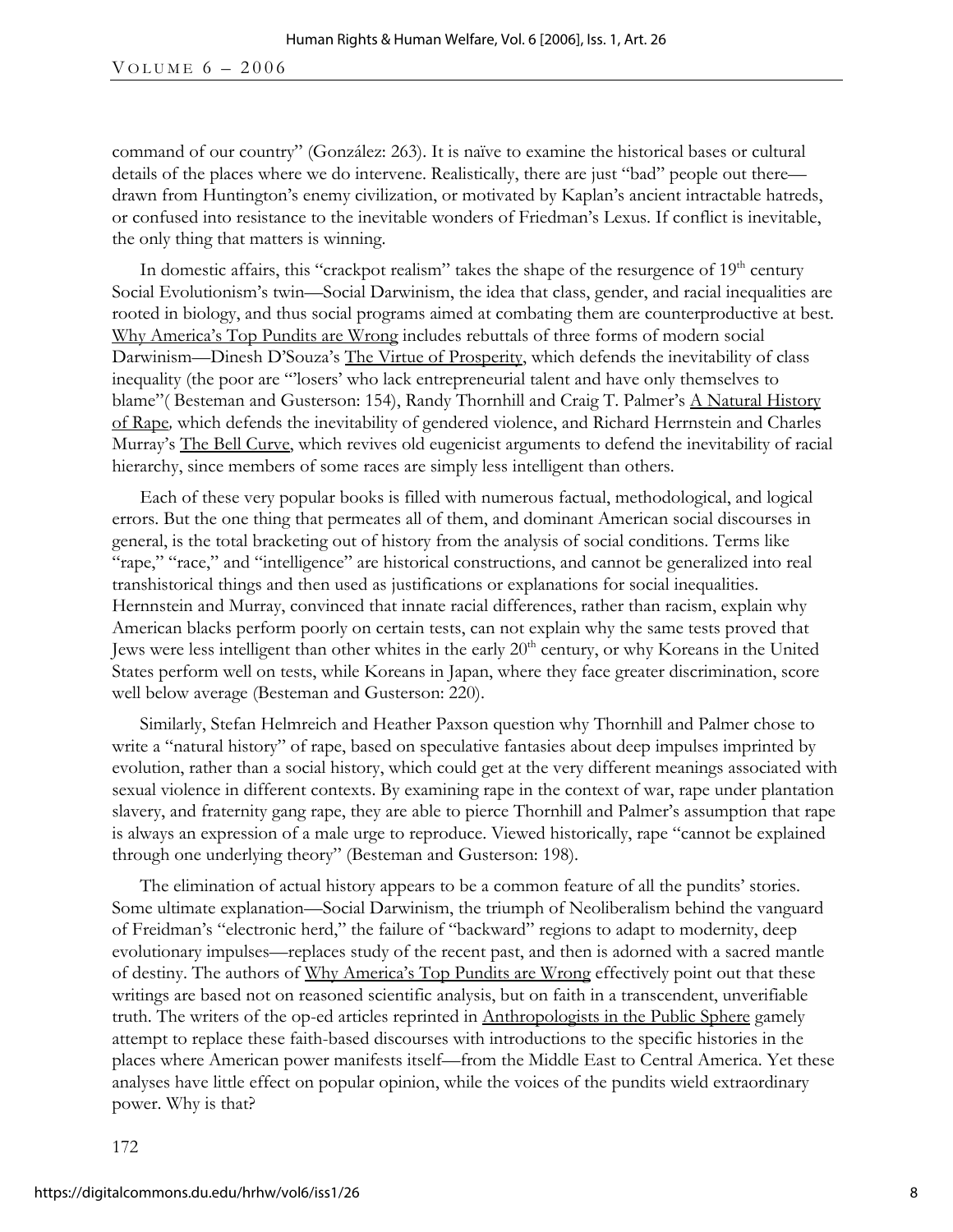#### **Why not anthropology?**

As I write this essay, cable news programs bombard me with the all the discourses of the punditocracy, marshaled in defense of the Israeli bombardment of Lebanon and other political causes. I hear about intractable ancient conflicts that will never end, and thus—to be realistic require that we demonstrate the "resolve" to continually embrace the use of deadly force. I see scrolling shouts about an Islamic "culture of death" that breeds fanaticism and war, and feel good stories about American Jews who have joined the Israeli army to "defend Judeo-Christian civilization." Experts remind me of a global "clash of civilizations," not only in the Middle East, but in the United States, where Representative Tom Tancredo cites Huntington's argument, about a fundamental incompatibility between different peoples, to demand that illegal aliens be locked up in a network of concentration camps along the U.S.-Mexico border. Even my liberal college president mentioned Huntington approvingly in an offhand comment while addressing the faculty, as if he were referencing an accepted, uncontroversial fact.

While the authors of Anthropologists in the Public Sphere attempt to counter the dominance of these prevailing orthodoxies, by inserting anthropological perspectives into both mainstream and niche media, the analyses presented in Why America's Top Pundits are Wrong suggest three reasons why points of view that ignore the insights of  $20<sup>th</sup>$  century anthropology still prevail to such a great extent.

First of all, the different authors of the collection emphasize, in distinct ways, what Stephen Colbert might call the "truthiness" of the pundits' positions—they "feel like" true positions. This manifests itself in "science-y" texts like The Bell Curve and A Natural History of Rape—books that look like science, full of charts and statistics with confident authors from prestigious institutions, but that work around the requirements of actual science by concealing conflicting data (Besteman and Gusterson: 202). This also comes out through the breezy, confident style of Thomas Friedman and Dinesh D'Souza, and the ability of Robert Kaplan to "reduce complex issues to sound bites" (Besteman and Gusterson: 2). The pundits' writings, in the words of Ellen Hertz and Laura Nader, "use colorful images geared to arouse emotions of fear and self-satisfaction" (Besteman and Gusterson: 123). Readers are invited, and persuaded, to adopt the worldview of a happy, seemingly sophisticated member of the elite. The self-satisfaction of the pundit provides a powerful tool for persuading readers to "look down from the bottom" (Besteman and Gusterson: 177) and adopt the viewpoints of elites.

Truthiness feel truthy because it is familiar and easy to accept. Besteman and Gusterson compare the makers of contemporary punditry to mythmakers in other societies—their role is to "provide a comforting explanation of why things are the way they are" in a way that caters to, rather than challenges, their audience's prejudices (Besteman and Gusterson: 3). While anthropology, and science in general, aims to discomfort their audience by forcing them to see from an other's perspective, making the familiar strange and the strange familiar, popular myths retain their popularity because the give U.S. excuses to disqualify any other point of view. Who wants to see things like a "loser" or a member of an antiquated or enemy civilization?

But, the perspectives of the powerful do not dominate simply because they "feel right" or because they use sophisticated rhetorical strategies. Neither Why America's Top Pundits are Wrong or Anthropologists in the Public Sphere pay much attention to structural reasons—such as media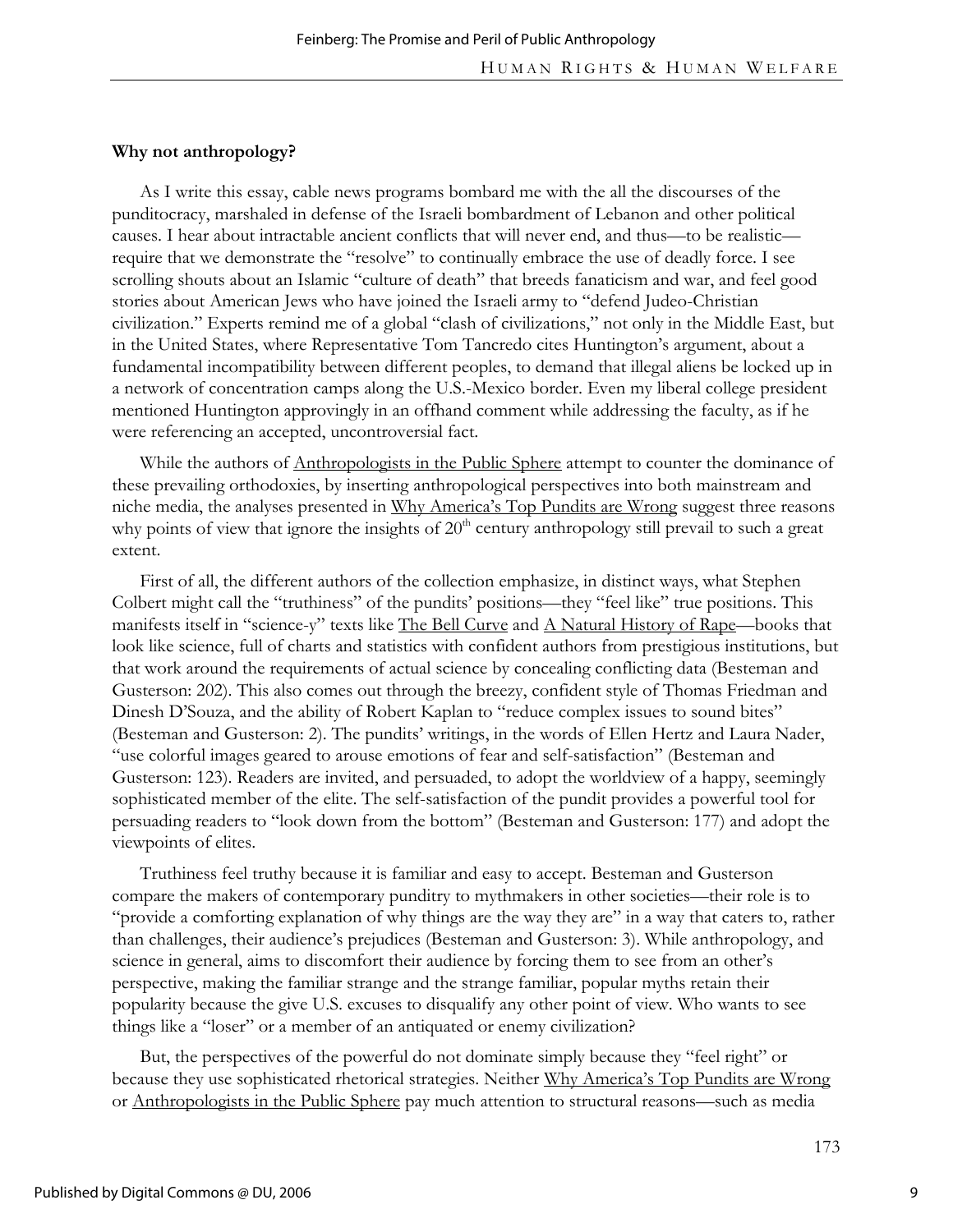VOLUME  $6 - 2006$ 

consolidation—for the marginalization of alternative analyses. Big media actively and intentionally promotes certain kinds of experts—and draws them from "think tanks" funded by conservative activists. Points of view get validated then, less on the basis of the accuracy than by their allegiance to a particular ideology. The Bell Curve is a good example of this—its authors, along with other hereditarian scholars like Arthur Jensen and J. Philippe Rushton, have received millions of dollars in support from the Pioneer Fund, a foundation set up in 1937 to promote the racist and eugenicist views of its founder, Harry Laughlin (Besteman and Gusterson: 213).

Threatening Anthropology, by David H. Price, provides a fourth, more sinister, structural explanation for the failure of anthropologists to use their discipline to project dissenting voices with much success. Price's book is an exhaustively researched, extraordinarily detailed account of the persecution of activist anthropologists during the Cold War, based primarily on FBI materials released under the Freedom of Information Act. Price shows how much government time and energy were devoted to monitoring the activities and writings of anthropologists, including well known scholars like Gene Weltfish and Oscar Lewis, on the grounds that they might be threats to national security.

While a few anthropologists were subjected to the inquisition of the House Committee on Un-American Activities or fired from their jobs, many others faced more subtle harassment, ranging from FBI letters to University Presidents that influenced tenure decisions, to intimidating home interviews by field agents, to interference with requests for visas. The quantity of information collected by the FBI is astounding—and includes such details as the subjects of conversations at dinner parties, and the leftist literature transported by Oscar Lewis on a car trip to Mexico. In fact, some readers might grow weary, and perhaps suspect Price of overhyping his case as they slog through page after page of this data—after all, very few of the targets of this surveillance actually had their careers ruined.

But, while few anthropologists lost their jobs (and, as Price points out, we can never know how many were not hired or did not receive tenure because of FBI intervention), state involvement in academics had a chilling effect on both academic and political speech and involvement. Overtly Marxist theory became taboo, and anti-communist professors scoured textbooks for evidence that their authors might be subtly shaping their analysis in Marxist ways.

 The strongest, and perhaps most surprising point that Price makes involves the reasons for the FBI's particular concern with anthropologists. Certainly, J. Edgar Hoover was not particularly interested in Kwakiutl ethnography or competing explanations for the invention of agriculture.

He was, however, obsessed with race. Price shows how the FBI conflated anti-racism with communism, and targeted or made note of anyone who advocated racial equality—even those who, for example, wished to hire a black secretary in a government office. His accounts of how concern with race permeated FBI reports resonated with me, as I recalled a tale from my family history. My father, as a graduate student at the University of Michigan in the early 50s, attended a party at the house of a self-professed communist. My father's companion at the party, a housemate in an Ann Arbor Co-op, later received his FBI file through the Freedom of Information Act. It turned out that the communist's suspiciously attractive girlfriend was an informant, and her report appeared in the file. She did not report about any plans to seize the means of production, but she was obsessed with subversions of race and gender norms. "Whites were dancing freely with coloreds," she wrote. And,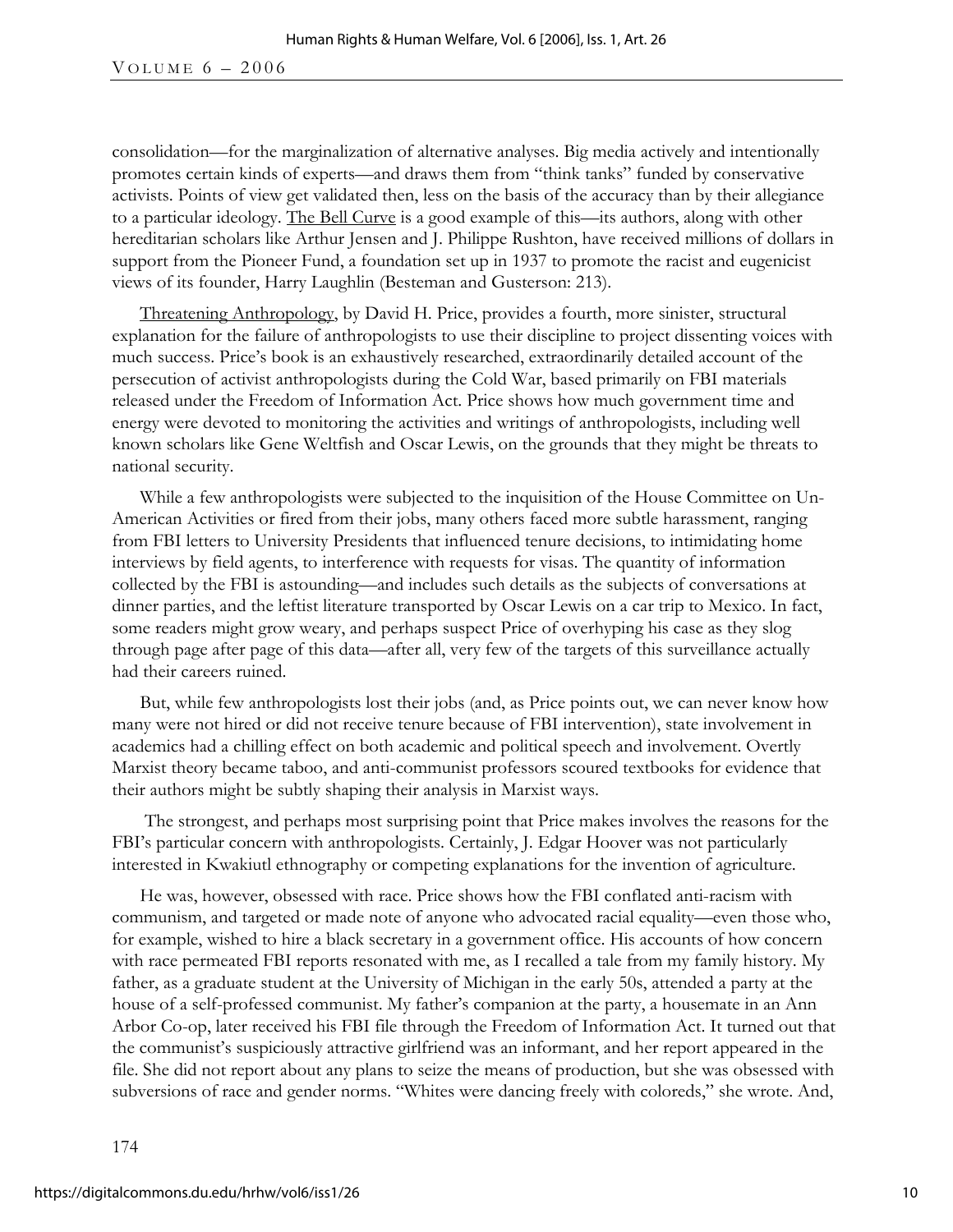"many of the women were wearing very, very, very lowcut dresses." She then reported that my father made a remark about a scheme to "destroy capitalist parking meters." This statement was probably a joke, as my father, who was a liberal rather than a communist, clumsily attempted to ingratiate himself with his hosts while describing an incident that had led to a traffic ticket.

For Hoover, the "American way of life in the 1940s and 1950s was predicated on a fundamental stratification of race, gender, class, and wealth" (Price: 25). Anyone who threatened the basis of racial stratification was considered a threat, and all threats were considered "communists." Price points out that, in an era when both mainstream Democrats and Republicans accepted racial orthodoxies, Communists and Anthropologists who had adopted the Boasian, scientific view on racial equality and cultural relativism were among the few to speak out openly against them.

Hoover's spies were not limited to graduate student parties. The most surprising document in Threatening Anthropology is a long letter written by George Peter Murdock, one of the most renowned anthropologists of his generation, to Hoover in 1949. In this letter, Murdock despairs that Communists were taking over the profession, with the goal of "the conversion of our scientific organization into a propaganda tool subserving [*sic*] their interests" (Price: 72). He suggests that a small cabal of hardcore members were able to "dupe" the "much larger number of genuine liberals who were quite innocent of how they were being maneuvered and used" (Price: 72). Murdock is not afraid to name names, including Oscar Lewis and Melville Jacobs, and to offer odd psychological and culturally stereotyping character sketches. Lewis, he writes, "is certainly not an under-cover leader, for he is essentially timid." Richard Morgan, who was fired from the Ohio State Museum because his wife was a Communist, "seems to have been primarily a pig-headed and uncooperative Welshman, who has never had any real friends. Craving love, he has found it only from his wife and has thus become putty in her hands" (Price: 72). Murdock's letter and attitude set the stage for a period of official acquiescence by the American Anthropological Association to FBI persecution of individual members.

These days, of course, there has been a resurgence in interest in monitoring the speech of professors in the name of national security. Just as Hoover's spies considered the promotion of racial equality as disloyalty, groups like the American Council of Trustees and Alumni (ACTA), founded by Senator Joseph Lieberman and Lynne Cheney, condemn those "who have attempted to give context to September 11, encourage critical thinking, or share knowledge about other cultures" as being a "weak link" who "give comfort to [America's] adversaries" (González: 241). ACTA, by deriding critical intellectuals as opponents of "Civilization," betrays its loyalty to the values of Social Evolutionism: American racial and cultural supremacy, imperialism, and a dismissal of other cultures as either inferior or a threat.

Radical conservatives like David Horowitz and Daniel Pipes have privatized many of the techniques of the 1950s in their war against "Anti-American" professors. Both encourage students to "turn in" their professors for voicing opinions and harass campus organizations that bring in critical speakers. Horowitz published a book called The Professors: The 101 Most Dangerous Academics in America*,* and Pipes' Campus Watch organization maintains a blacklist of professors who attempt to contextualize American policy in the Middle East in ways that criticize U.S. and Israeli policies. In this era of government-produced fake news stories with phony reporters, increased surveillance, and close links between private sector neo-conservatives like Horowitz and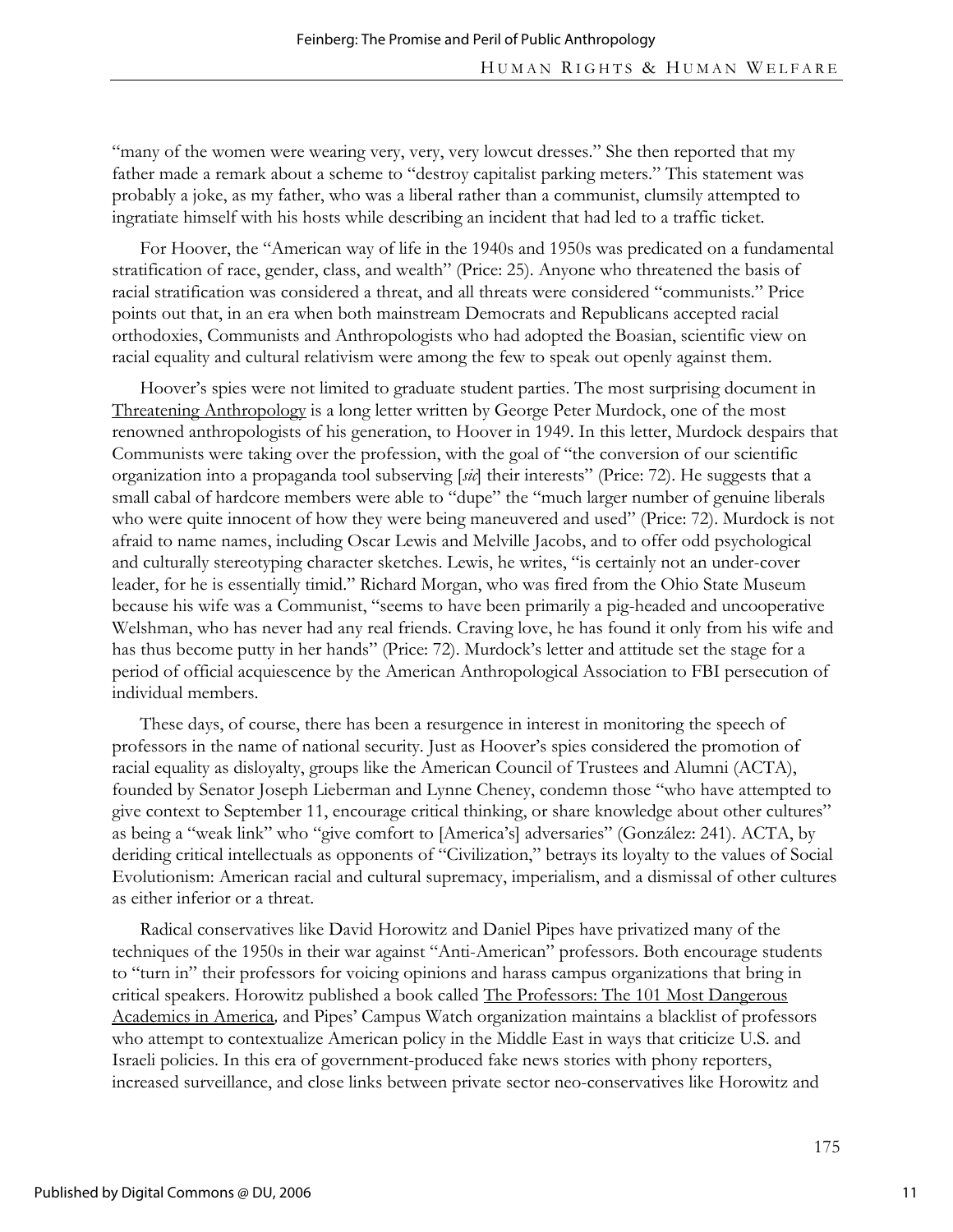government agencies, it is not unlikely that similar lists of "potentially dangerous" academics will once again be maintained in secret, as they were in the 1950s.

Horowitz has a particular animus for anthropology. Echoing Murdock, he claims that the field has been completely "taken over" and "destroyed" by a cabal of Marxists: "You can tell from my book that you do not want your student going into any cultural anthropology course or department" (Steigerwald 2006). Horowitz also repeats Murdock's claim that radical anthropologists have replaced "objective science" with activism and "opinion." As Murdock wrote to Hoover in 1949, "anthropology has hitherto been one of the most objective and least politically tainted" of the social sciences" (Price: 72). This distinction effectively silences anthropologists. The major points of scientific consensus in the field—that race is not a biological category, that conflict and inequality are not inevitable, that culture is dynamic and complex—imply a perspective on world events, just as findings in Climatology impel scientists to speak out against misstatements of fact by public officials. But, as soon as anthropologists apply our scientific findings to the actual world—that is, as soon as we do our job—we may find ourselves blacklisted as "activists" who have betrayed the neutrality of objective science.

It is clear that conservatives like Horowitz and Lieberman are only concerned with certain scientific findings. In Hoover's day, the anthropological position on race trumped all others. Today, race is joined by the other issues described in the books discussed in this essay, as well as issues like sexuality and marriage. Thus, the American Anthropological Association recently released a "Statement on Marriage and the Family" asserting that:

*The results of more than a century of anthropological research on households, kinship relationships, and families, across cultures and through time, provide no support whatsoever for the view that either civilization or viable social orders depend upon marriage as an exclusively heterosexual institution. Rather, anthropological research supports the conclusion that a vast array of family types, including families built upon same-sex partnerships, can contribute to stable and humane societies* (American Anthropological Association 2004).

Statements like these imply a certain position on political issues such as the proposed constitutional amendment banning gay marriage, but they do not, as conservatives assert, necessarily imply that the political position motivated the scientific findings. Yet, making this connection can immediately cause the speaker to become labeled as a partisan "activist" rather than a neutral scientist. Hoover did not care about anthropologists and other scientists who quietly published disconcerting, even Marxist, analyses in obscure journals. It was only when the obvious connections between these analyses and the real world are pointed out to a wider audience that the apparatus of repression was activated.

The authors of Why America's Top Pundits are Wrong and Anthropologists in the Public Sphere make an excellent start towards challenging these assumptions that validate the unsupported stereotypes and hype of the pundits, while disqualifying the fruit of 100 years of research and debate as "opinion." Rather than being cowed by the label of "dangerous," they have embraced it, and tried to show how their research can be dangerous to the glib defenders of social inequality and militarism. However, their effectiveness may be limited by the structural factors that they ignore but Price stresses in Threatening Anthropology—the unequal playing field of the mass media, and the willingness of government to intervene to promote certain perspectives and silence others.